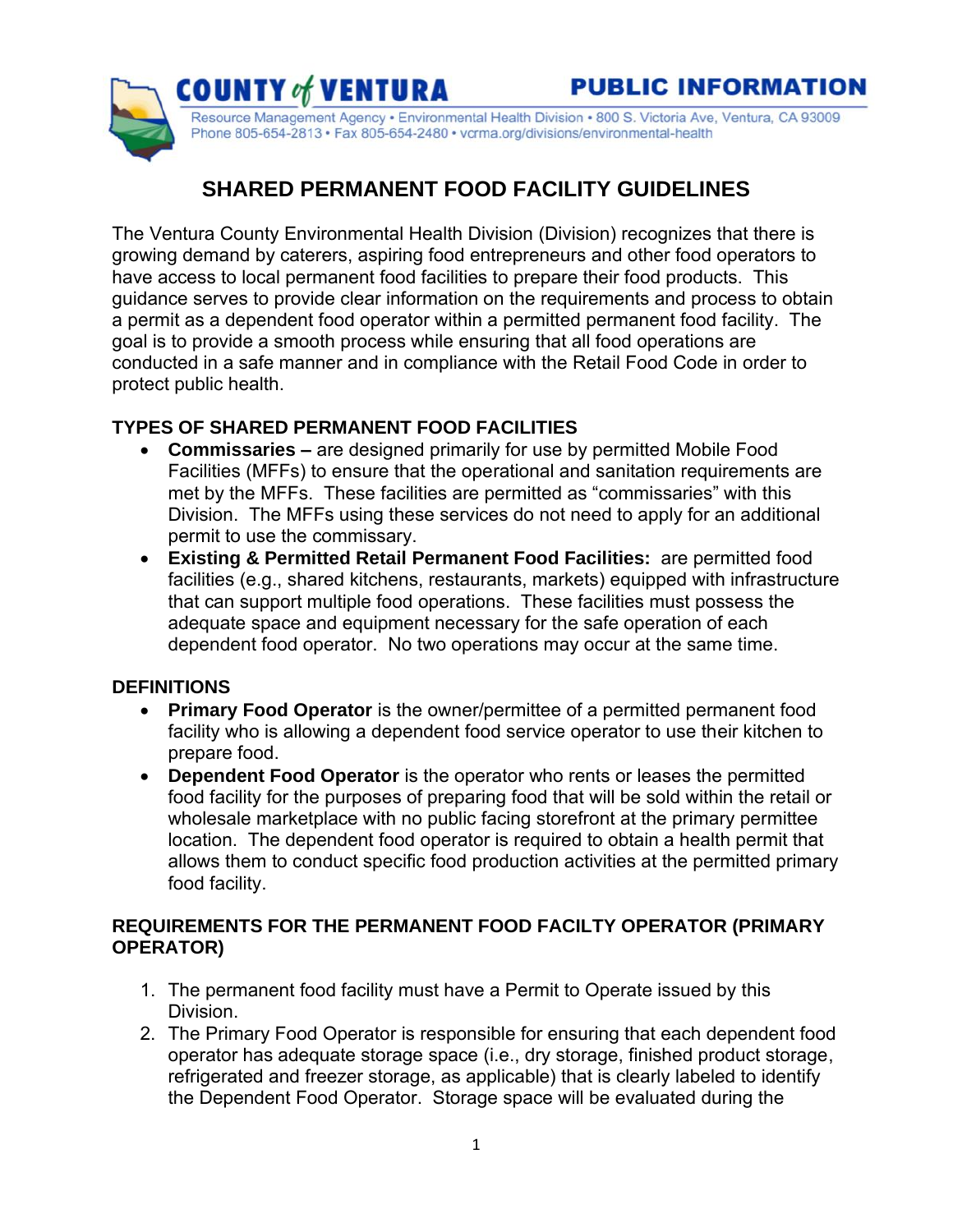permit review process based on the Dependent food operator's proposed operation.

- 3. The Primary Food Operator is required to maintain a current scheduling calendar for dependent food operator(s) which is to be shared monthly with this Division for inspection purposes.
- 4. The Primary Food Operator is required to ensure that each Dependent Food Operator has obtained a Permit to Operate issued by this Division prior to operating within the permanent food facility.
- 5. Maintain all necessary shared equipment and utensils in good working condition. It should be noted that the day-today cleaning and sanitizing of utensils and/or equipment used solely by the Dependent Food Operator is the responsibility of the Dependent Food Operator.
- 6. Provide access to all areas of the permanent food facility for the purpose of conducting inspections by this Division.
- 7. Immediately notify this Division of the cancellation of a Dependent Food Operator. Permits are not transferrable.

# **HOW TO APPLY FOR A DEPENDENT FOOD OPERATOR'S HEALTH PERMIT**

**Step 1:** The Dependent Food Operator must submit the "Shared Facility Review Form" and copies of the following documents along with the evaluation fee in the amount of \$274.90 to the Environmental Health Division (Division) to begin the permit review process (click on the links below):

#### □ **[Shared Food Facility Review Form](#page-8-0)**

□ **Shared Food Facility Agreement** must be signed by both the Primary Permitted Food Operator and the prospective Dependent Food Operator

□ **Sample menu** or **package food label(s) sample** that will be prepared/packaged within the proposed permanent food facility (see resources below)

□ **Processed Food Registration**, if required by the California Department of Public Health (see resources below)

□ **Canning License,** if required by the California Department of Public Health (see resources below)

**Step 2:** Division staff will review all documents and contact the Dependent and/or the Primary Food Operator as needed to complete the evaluation. Upon completion of the evaluation, an approval or rejection letter will be sent to the Dependent Food Operator.

**Step 3:** Upon approval, Division staff will contact the interested parties to arrange for a site visit and a permit issuance inspection. Subsequently, a Permit to Operate will either be issued or denied pending upon completion of contingent items.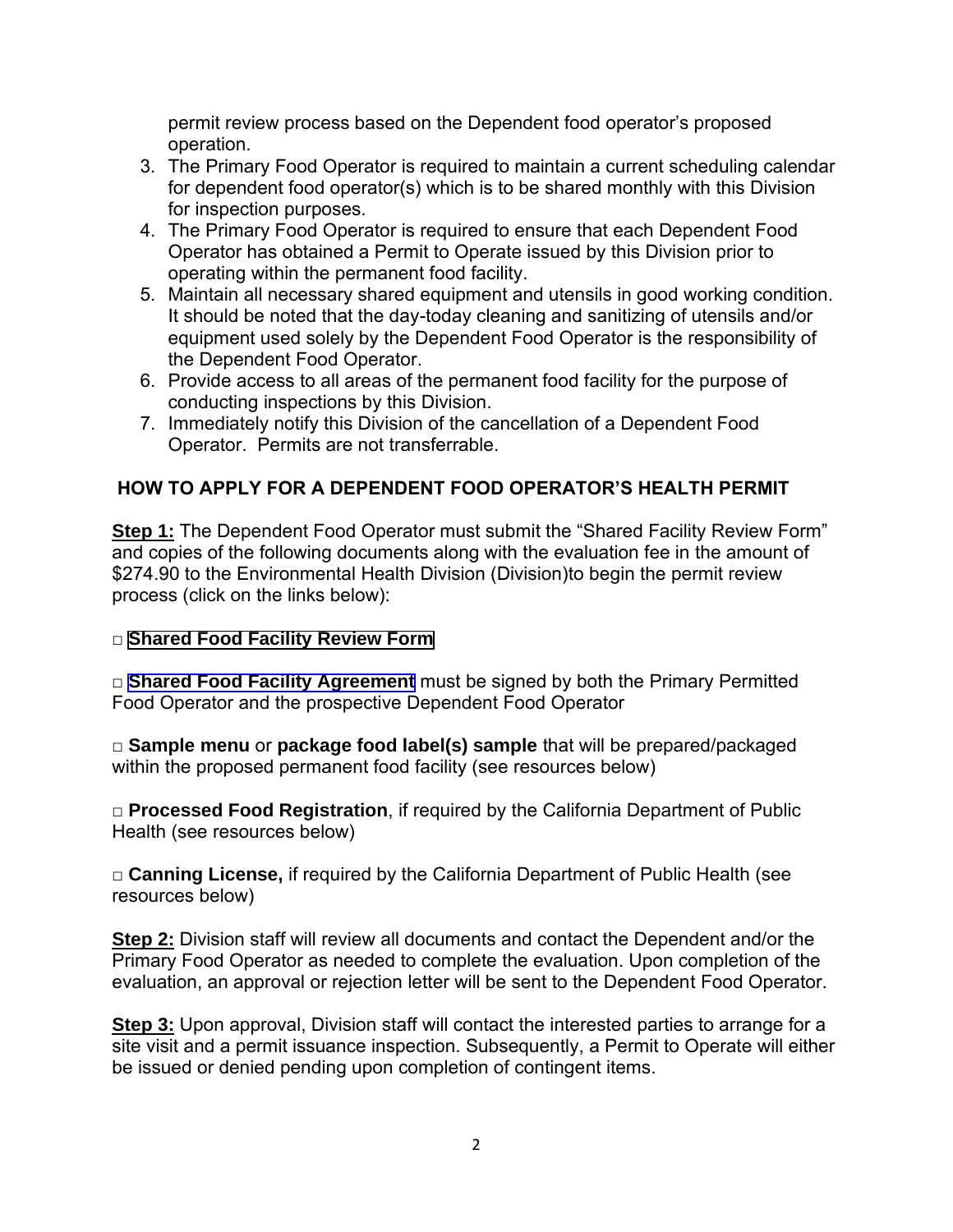#### **RESOURCES**

**Food Manager Certificate:** All retail food facilities that handle unpackaged food, are required to have at least one (1) owner or employee who has successfully passed one of the approved and accredited food safety certification examinations within 60 days of operation.

**Food Handler Cards:** Any paid employee of a Dependent Food Operator's business that is involved in the preparation, storage or service of food at retail must have a valid food handler card (unless they possess a valid food manager certificate) within 30 days of hire. A California Food Handler Card must be issued from a certification organization that is accredited as meeting the requirements of the Conference for Food Protection's "Standards for Accreditation of Food Protection Manager Certification Programs."

For more information on accredited food certification or food handler programs, visit the Division's website at https://docs.vcrma.org/images/pdf/eh/food/CFH\_requirement -2021.pdf or ANSI-CFP Accreditation Program at [https://anabpd.ansi.org/Accreditation/credentialing/personnel-certification/food](https://anabpd.ansi.org/Accreditation/credentialing/personnel-certification/food-protection-manager/ALLdirectoryListing?menuID=8&prgID=8&statusID=4)[protection-manager/ALLdirectoryListing?menuID=8&prgID=8&statusID=4](https://anabpd.ansi.org/Accreditation/credentialing/personnel-certification/food-protection-manager/ALLdirectoryListing?menuID=8&prgID=8&statusID=4)

**Packaged Food Label Guidance:** Food packaged prior to sale or distribution require labels. Obtain information on labeling requirements by visiting

[https://www.cdph.ca.gov/Programs/CEH/DFDCS/CDPH%20Document%20Library/FDB/](https://www.cdph.ca.gov/Programs/CEH/DFDCS/CDPH%20Document%20Library/FDB/FoodSafetyProgram/GeneralFoodLabelingRequirements.pdf) [FoodSafetyProgram/GeneralFoodLabelingRequirements.pdf](https://www.cdph.ca.gov/Programs/CEH/DFDCS/CDPH%20Document%20Library/FDB/FoodSafetyProgram/GeneralFoodLabelingRequirements.pdf)

**State of California Processed Food Registration:** The California Department of Public Health's Food and Drug Branch (FDB) regulates the manufacture, processing, storage and distribution of food products in California. California law requires that businesses obtain an FDB license, certificate, or registration for these activities. Processors of general food commodities (e.g., baked goods, noodles, processed fresh vegetables, seafood, snack foods, dietary supplements, etc.) must obtain a Processed Food Registration (PFR) from FDB when the packaged product will be sold offsite. The PFR allows firms to manufacture products not specifically covered by another FDB license. For information on what food production may require a PFR and how to obtain one, call (916) 650-6500 or visit

[https://www.cdph.ca.gov/Programs/CEH/DFDCS/Pages/FDBPrograms/FoodSafetyProg](https://www.cdph.ca.gov/Programs/CEH/DFDCS/Pages/FDBPrograms/FoodSafetyProgram/ProcessedFoodRegistration.aspx) [ram/ProcessedFoodRegistration.aspx](https://www.cdph.ca.gov/Programs/CEH/DFDCS/Pages/FDBPrograms/FoodSafetyProgram/ProcessedFoodRegistration.aspx)

**Canning License:** Retail food operators that are interested in low-acid or acidified canned, jarred, or hermetically sealed foods are to contact the FDB to determine if their food item requires a Processed Food Registration (PFR) or Cannery License. It is the responsibility of the dependent food operator to obtain the required registration/license from the FDB. For information regarding whether the food you process requires a PFR or Canning License, call (916) 650-6500 or visit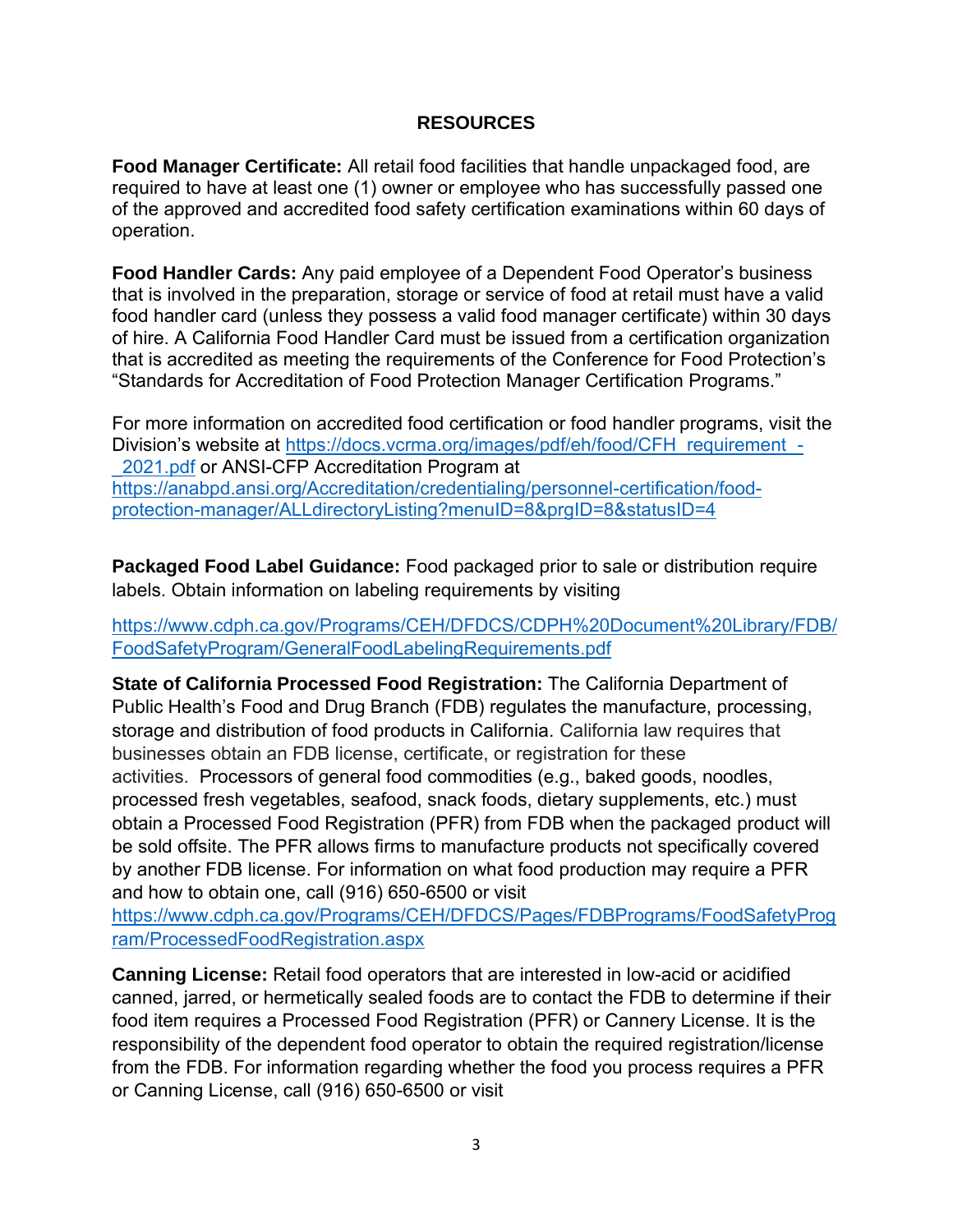[https://www.cdph.ca.gov/Programs/CEH/DFDCS/Pages/FDBPrograms/FoodSafetyProg](https://www.cdph.ca.gov/Programs/CEH/DFDCS/Pages/FDBPrograms/FoodSafetyProgram/CanneryInspectionProgram.aspx) [ram/CanneryInspectionProgram.aspx](https://www.cdph.ca.gov/Programs/CEH/DFDCS/Pages/FDBPrograms/FoodSafetyProgram/CanneryInspectionProgram.aspx)

**Milk Products Plant Licenses:** Milk Products Plant Licenses are issued by California Department of Food and Agriculture (CDFA) for various types of businesses that handle or manufacture milk and milk products. As required by the Food and Agricultural Code, a person shall not engage in the business of dealing in, receiving, manufacturing, freezing, or processing milk, or any product of milk unless a license or permit has been obtained from CDFA for each separate milk products plant or place of business. All milk products plants must be inspected and approved by CDFA. Contact the nearest CDFA Regional Office of the Milk and Dairy Food Safety Branch to obtain an application and schedule an appointment with an inspector. For more information, call (916) 654-0466 or visit

[https://www.cdfa.ca.gov/ahfss/Milk\\_and\\_Dairy\\_Food\\_Safety/Milk\\_Product\\_Licenses.ht](https://www.cdfa.ca.gov/ahfss/Milk_and_Dairy_Food_Safety/Milk_Product_Licenses.html#Soft_Serve) [ml#Soft\\_Serve](https://www.cdfa.ca.gov/ahfss/Milk_and_Dairy_Food_Safety/Milk_Product_Licenses.html#Soft_Serve)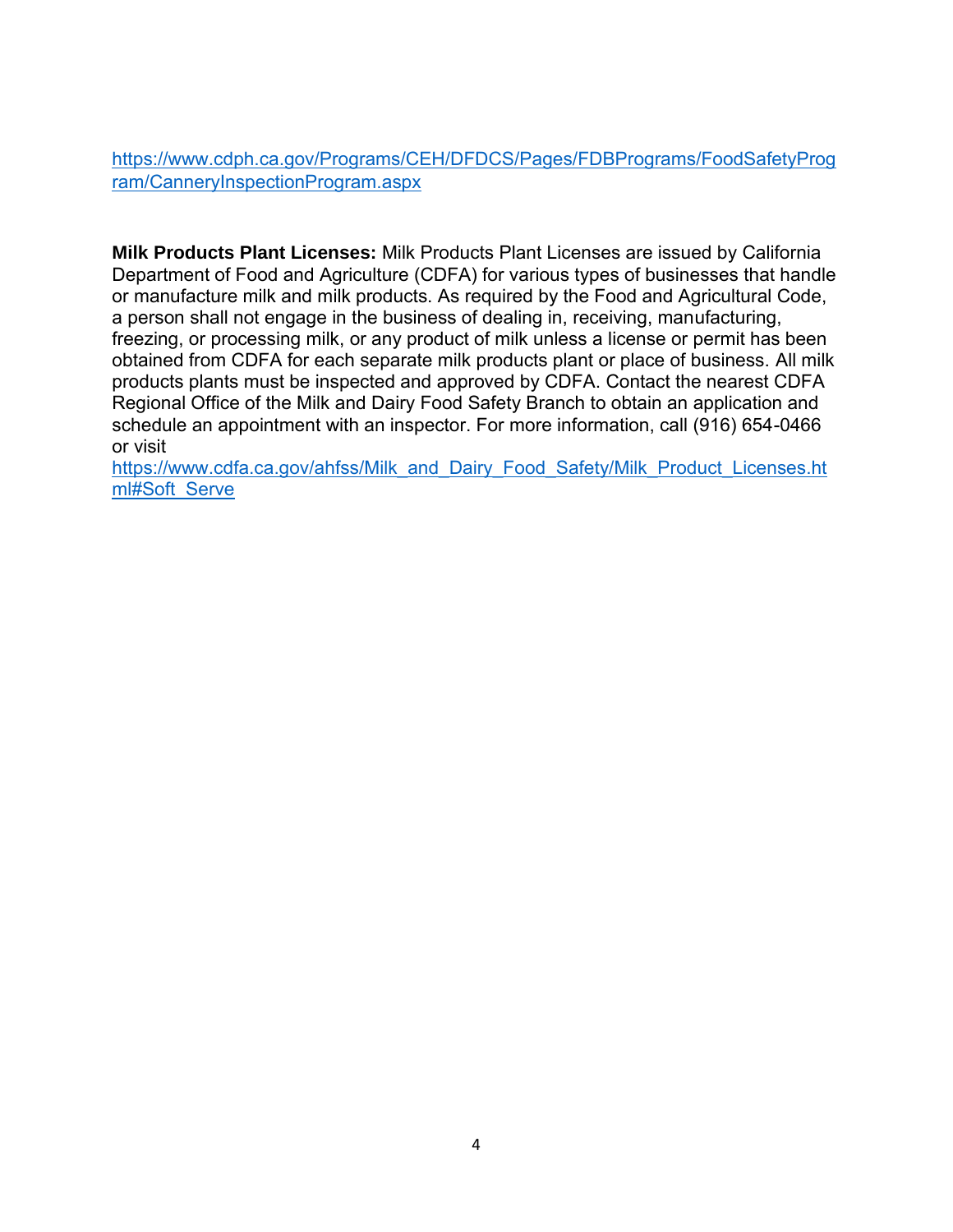

# **PAUTAS PARA ESTABLECIMIENTOS DE ALIMENTOS PERMANENTES COMPARTIDOS**

La Division de Salud Ambiental del Condado de Ventura (Division) reconoce que existe una demanda creciente por parte de los proveedores de alimentos, aspirantes a empresarios de alimentos y otros operadores de alimentos para tener acceso a establecimientos locales permanentes de alimentos para preparar sus productos alimenticios. Esta guía sirve para proporcionar información clara sobre los requisitos y el proceso para obtener un permiso como operador de alimentos dependiente dentro de un establecimiento de alimentos permanente autorizado. El objetivo es proporcionar un proceso fluido y al mismo tiempo garantizar que todas las operaciones de alimentos se realicen de manera segura y de conformidad con el Código de Alimentos Minoristas para proteger la salud pública.

### **TIPOS DE ESTABLECIMIENTOS DE ALIMENTOS PERMANENTES COMPARTIDOS**

- **Proveeduría (Comisaria) –** están diseñadas principalmente para que las utilicen las unidades móviles de alimentos (MFF por sus siglas en inglés) autorizadas para garantizar que las MFFs cumplan con los requisitos operativos y sanitarios. Estas instalaciones están permitidas como "proveedurías" o "comisarias" con esta Division. Las MFFs que utilizan estos servicios no necesitan solicitar un permiso adicional para utilizar una proveeduría.
- **Establecimientos de Alimentos Permanentes Minoristas Existentes y Permitidos:** son establecimientos de alimentos permitidos (por ejemplo, cocinas compartidas, restaurantes, mercados) equipados con infraestructura que puede soportar múltiples operaciones de alimentos. Estos establecimientos deberán contar con el espacio adecuado y el equipo necesario para la operación segura de cada operador de alimentos dependiente. No pueden llevarse a acabo dos operaciones al mismo tiempo.

#### **DEFINICIONES**

- **Operador de Alimentos Principal** es el propietario / permisionario de un establecimiento de alimentos permanente autorizado que permite que un operador de servicio de alimentos dependiente use su cocina para preparar alimentos.
- **Operador de Alimentos Dependiente** es el operador que alquila o arrienda el establecimiento de alimentos permitido con el fin de preparar alimentos que se venderán en el mercado minorista o mayorista sin escaparate público en la ubicación principal del titular del permiso. El operador de aumentos dependiente debe obtener un permiso de salud que le permita realizar actividades específicas de producción de alimentos en el establecimiento principal de alimentos autorizado.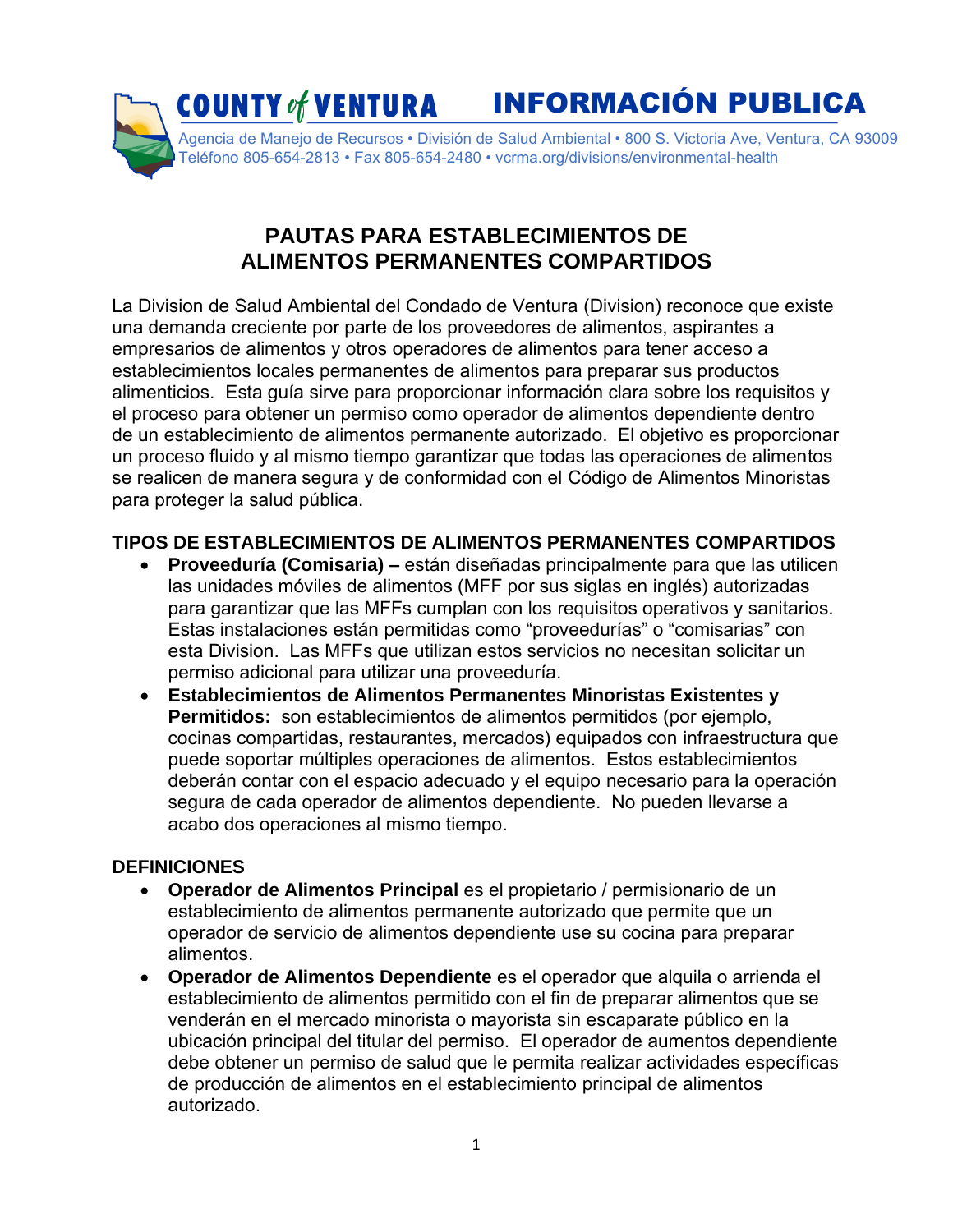#### **REQUISITOS PARA EL OPERADOS DEL ESTABLECIMIENTO PERMANENTE (OPERADOR PRINCIPAL)**

- 1. El establecimiento de alimentos permanente deberá contar con un Permiso para Operar emitido por esta Division.
- 2. El Operador de Alimentos Principal es responsable de garantizar que cada operador de alimentos dependiente tenga un espacio de almacenamiento adecuado (es decir, almacenamiento para productos secos, almacenamiento de productos preparados, almacenamiento de productos refrigerados y congelados, según corresponda) que este claramente etiquetado para identificar al Operador de Alimentos Dependiente. El espacio de almacenamiento se evaluará durante el proceso de revisión del permiso según la operación propuesta por el Operador de Alimentos Dependiente.
- 3. El Operador de Alimentos Principal debe mantener un calendario de programación actualizado para los operadores de alimentos dependientes que se compartirá mensualmente con esta Division para fines de inspección.
- 4. Se requiere que el Operador de Alimentos Principal se asegure de que cada Operador de Alimentos Dependiente haya obtenido un permiso para operar emitido por esta Division antes de operar dentro del establecimiento de alimentos permanente.
- 5. Mantener todos el equipo y utensilios compartidos necesarios en buenas condiciones de funcionamiento. Cabe señalar que la limpieza y desinfección diaria de los utensilios y/o equipo utilizado únicamente por el Operador de Alimentos Dependiente es responsabilidad del Operador de Alimentos Dependiente.
- 6. Proporcionar acceso a todas las áreas del establecimiento de alimentos con el fin de realizar inspecciones por parte de esta Division.
- 7. Notificar inmediatamente a esta Division la cancelación de un Operador de Alimentos Dependiente. Los permisos no son transferibles.

#### **COMO SOLICITAR EL PERMISO DE SALUD DE OPERADOR DE ALIMENTOS DEPENDIENTE**

**Paso 1:** El Operador de Alimentos Dependiente debe enviar el formulario "Shared Facility Review Form" y copias de los siguientes documentos junto con la tarifa de evaluación por un monto de \$274.90 a la Division de Salud Ambiental para comenzar el proceso de revision:

□ **[Formulario de Revision de Establecimientos de Alimentos](#page-8-0) Compartidos (Shared Food Facility Review Form)** – Este formulario se debe completar en inglés.

□ **El Acuerdo de [Establecimientos de Alimentos Compartidos](#page-12-0)** debe ser firmado tanto por el Operador de Alimentos Principal como por el Operador de Alimentos Dependiente prospectivo.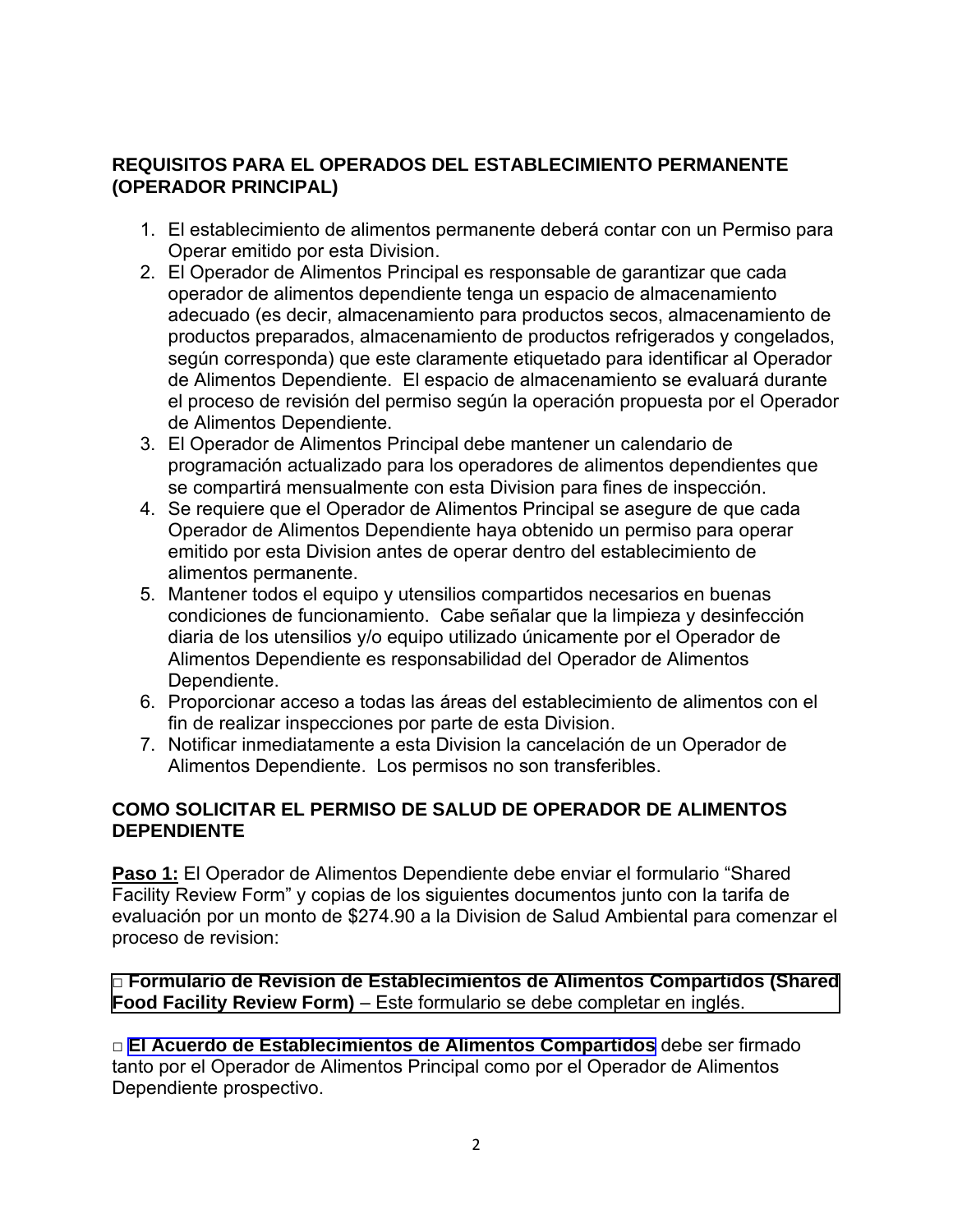□ **El menú propuesto** o **muestras de etiquetas** para los alimentos que se proponen que se prepararan y empacaran dentro del establecimiento de alimentos permanente (consulte los recursos a continuación).

□ **Registro de Alimentos Procesados**, si lo requiere el Departamento de Salud Pública de California (consulte los recursos a continuación)

□ **Licencia de Enlatado,** si lo requiere el Departamento de Salud Pública de California (consulte los recursos a continuación).

**Paso 2:** El personal de la Division revisara todos los documentos y se comunicara con el Operador Dependiente y/o el Operador Principal según sea necesario para completar la evaluación. Una vez completada la evaluación, se enviará una carta de aprobación o rechazo al Operador de Alimentos Dependiente.

**Paso 3:** Tras la aprobación, el personal de la Division se comunicará con las partes interesadas para programar una visita al sitio y una inspección para la emisión del permiso. Posteriormente, se emitirá o denegará un Permiso para Operar en espera de la finalización de los elementos contingentes.

#### **RECURSOS**

**Certificado de Gerente de Alimentos:** Todos los establecimientos de alimentos minoristas que manejan alimentos sin envasar deben tener al menos un (1) propietario o empleado que haya aprobado con éxito uno de los examines de certificación de seguridad alimentaria aprobados y acreditados dentro de los 60 días de operación.

**Tarjetas de Manipulador de Alimentos:** Cualquier empleado asalariado del negocio de un operador de alimentos dependiente que participe en la preparación, el almacenamiento o el servicio de alimentos al por menor debe tener una tarjeta de manipulador de alimentos valida (a menos que posea un certificado de gerente de alimentos valido) dentro de los 30 días posteriores a la contratación. Una tarjeta de manipulador de alimentos de California debe ser emitida por una organización de certificación que este acreditada por cumplir con los requisitos de los "Estándares para la Acreditación de Programas de Certificación de Gerentes de Protección de Alimentos" de la Conferencia para la Protección de Alimentos.

Para obtener más información sobre la certificación de alimentos acreditada o los programas para manipuladores de alimentos, visite el sitio web de la Division en https://docs.vcrma.org/images/pdf/eh/food/CFH\_requirement - 2021.pdf o en Programa de Acreditación de ANSI-CFP en [https://anabpd.ansi.org/Accreditation/credentialing/personnel-certification/food](https://anabpd.ansi.org/Accreditation/credentialing/personnel-certification/food-protection-manager/ALLdirectoryListing?menuID=8&prgID=8&statusID=4)[protection-manager/ALLdirectoryListing?menuID=8&prgID=8&statusID=4](https://anabpd.ansi.org/Accreditation/credentialing/personnel-certification/food-protection-manager/ALLdirectoryListing?menuID=8&prgID=8&statusID=4)

**Guía sobre Etiquetas de Alimentos:** Los alimentos envasados (empacados) antes de la venta o distribución requieren etiquetas. Obtenga información sobre los requisitos de etiquetado visitando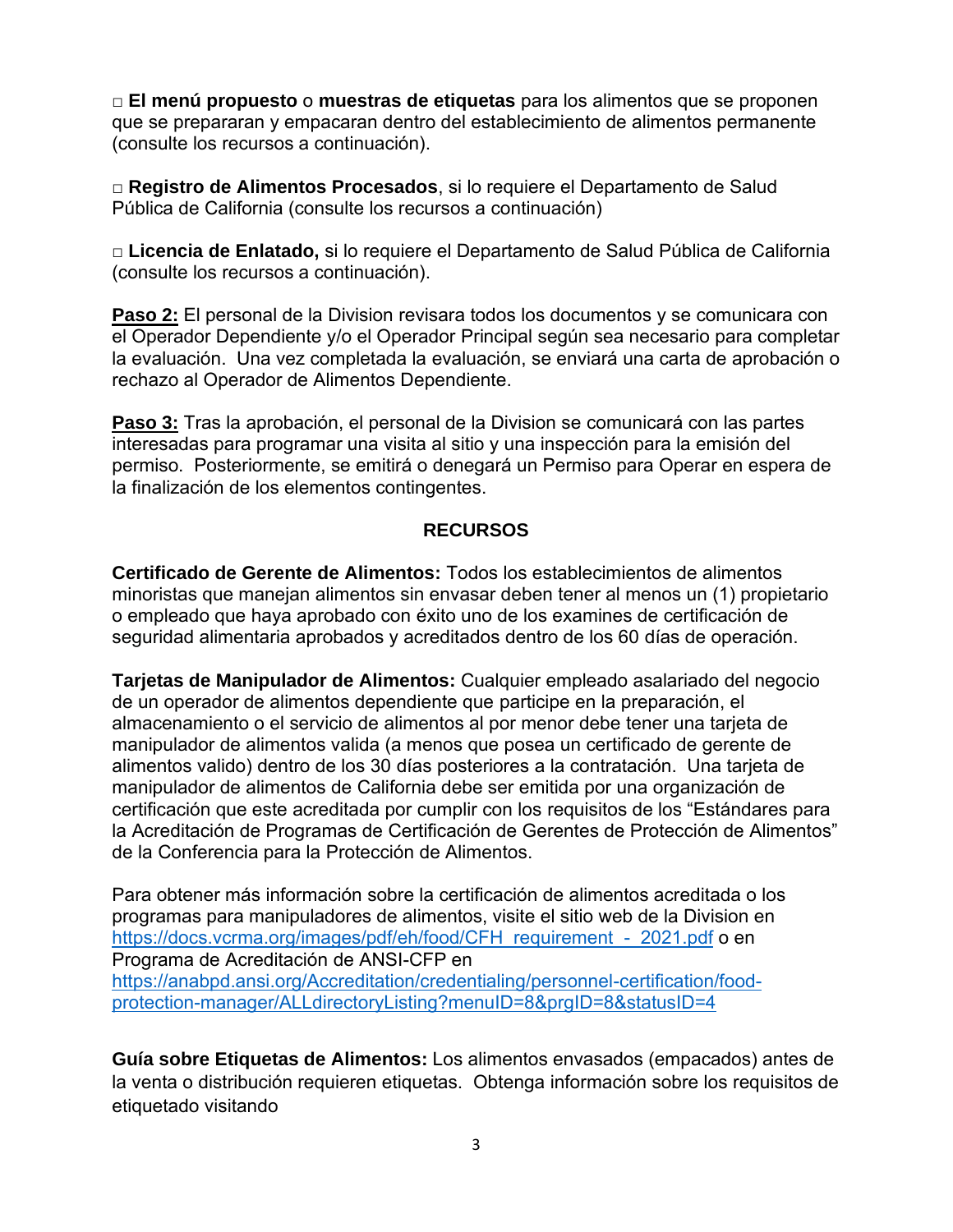[https://www.cdph.ca.gov/Programs/CEH/DFDCS/CDPH%20Document%20Library/FDB/](https://www.cdph.ca.gov/Programs/CEH/DFDCS/CDPH%20Document%20Library/FDB/FoodSafetyProgram/GeneralFoodLabelingRequirements.pdf) [FoodSafetyProgram/GeneralFoodLabelingRequirements.pdf.](https://www.cdph.ca.gov/Programs/CEH/DFDCS/CDPH%20Document%20Library/FDB/FoodSafetyProgram/GeneralFoodLabelingRequirements.pdf)

**Registro de Alimentos Procesados con el Estado de California:** La Rama de Alimentos y Medicamentos (FDB, por sus siglas en inglés) del Departamento de Salud Pública de California regula la fabricación, el procesamiento, el almacenamiento y la distribución de productos alimenticios en California. La ley de California requiere que las empresas obtengan una licencia, certificado o registro de FBD para estas actividades. Los procesadores de productos alimenticios generales (p. ej., productos horneados, fideos, vegetales frescos procesados, mariscos, refrigerios, suplementos dietéticos, etc.) deben obtener un Registro de Alimentos Procesados (PFR por sus siglas en inglés) del FDB cuando el producto empacado se venderá fuera del sitio. EL PFR permite a los negocios preparar productos que no están específicamente cubiertos por otra licencia del FDB. Para obtener información sobre que producción de alimentos puede requerir un PFR y como obtenerlo, llame al (916) 650-6500 o visite [https://www.cdph.ca.gov/Programs/CEH/DFDCS/Pages/FDBPrograms/FoodSafetyProg](https://www.cdph.ca.gov/Programs/CEH/DFDCS/Pages/FDBPrograms/FoodSafetyProgram/ProcessedFoodRegistration.aspx) [ram/ProcessedFoodRegistration.aspx](https://www.cdph.ca.gov/Programs/CEH/DFDCS/Pages/FDBPrograms/FoodSafetyProgram/ProcessedFoodRegistration.aspx)

**Licencia de Enlatado:** Los operadores minoristas de alimentos que estén interesados en producir alimentos enlatados, en frascos o sellados herméticamente con bajo contenido de ácido o acidificados deben comunicarse con la FDB para determinar si su proceso requiere un Registro de Alimentos Procesados (PFR) o una Licencia de Enlatado. Es responsabilidad del operador de alimentos dependiente obtener el registro/licencia requerida de la FDB. Para obtener información sobre si los alimentos que procesa requieren una PFR o una licencia de enlatado, llame al (916) 650-6500 o visite

[https://www.cdph.ca.gov/Programs/CEH/DFDCS/Pages/FDBPrograms/FoodSafetyProg](https://www.cdph.ca.gov/Programs/CEH/DFDCS/Pages/FDBPrograms/FoodSafetyProgram/CanneryInspectionProgram.aspx) [ram/CanneryInspectionProgram.aspx](https://www.cdph.ca.gov/Programs/CEH/DFDCS/Pages/FDBPrograms/FoodSafetyProgram/CanneryInspectionProgram.aspx)

**Licencias para Productos Lácteos:** Las licencias para producir productos lácteos son emitidas por el Departamento de Alimentos y Agricultura de California (California Department of Food and Agriculture, CDFA por sus siglas en ingles) para varios tipos de empresas que manejen o fabrican leche y productos lácteos. Según lo exige el Código de Alimentos y Agricultura, una persona no debe participar en el negocio de comerciar, recibir, fabricar, congelar o procesar leche o cualquier producto lácteo a menos que se haya obtenido una licencia separada o permiso del CDFA para cada producto de leche o lugar de negocios. Todas las plantas de productos lácteos deben ser inspeccionadas y aprobadas por CDFA. Comuníquese con la Oficina Regional de CDFA de la Rama de Inocuidad de Alimentos de Leche y Productos Lácteos más cercana para obtener una solicitud y programar una cita con un inspector. Para más información llame al (916) 654-0466 o visite

[https://www.cdfa.ca.gov/ahfss/Milk\\_and\\_Dairy\\_Food\\_Safety/Milk\\_Product\\_Licenses.ht](https://www.cdfa.ca.gov/ahfss/Milk_and_Dairy_Food_Safety/Milk_Product_Licenses.html#Soft_Serve) [ml#Soft\\_Serve](https://www.cdfa.ca.gov/ahfss/Milk_and_Dairy_Food_Safety/Milk_Product_Licenses.html#Soft_Serve)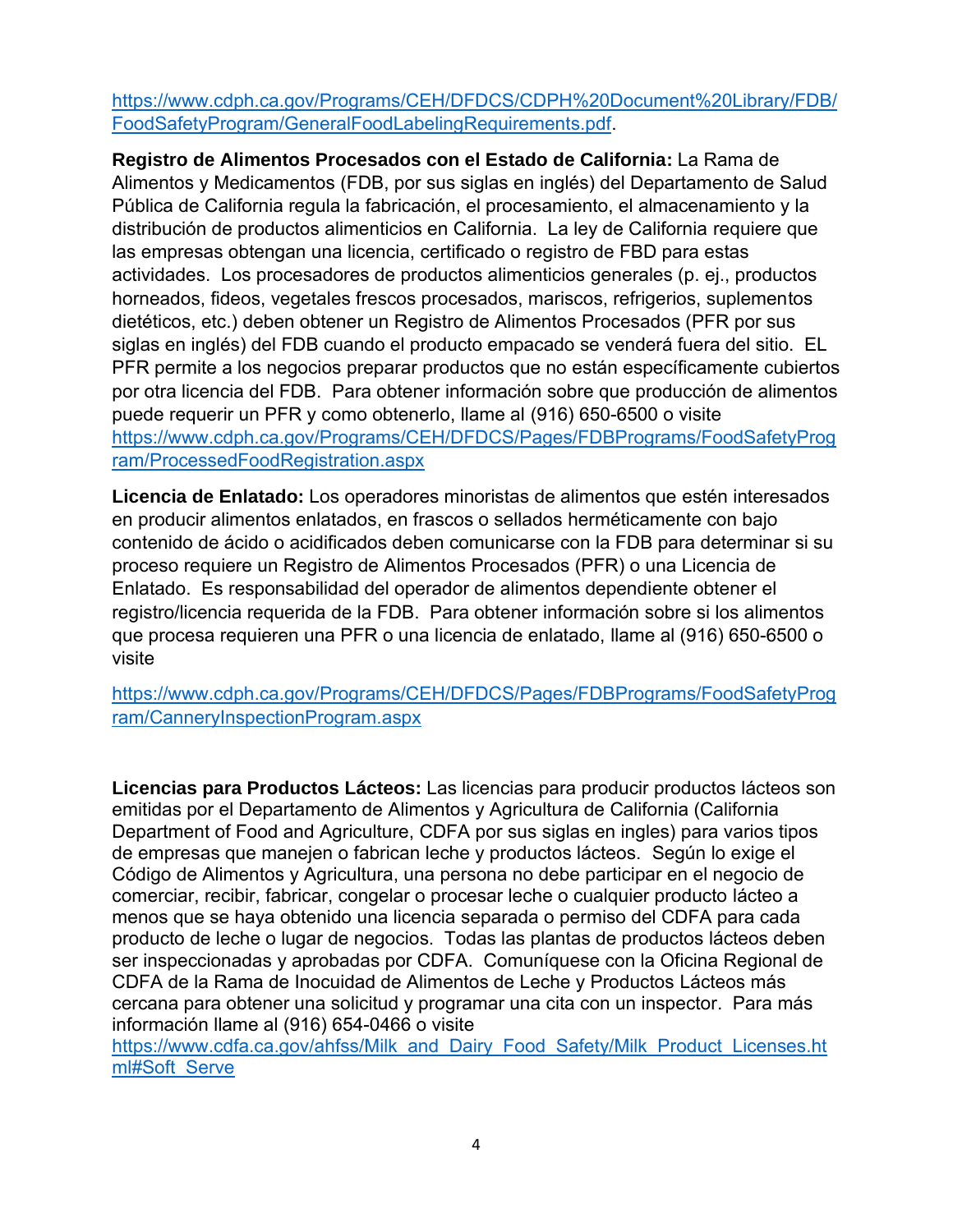<span id="page-8-0"></span>

| <b>FOR OFFICE USE ONLY</b>     |  |  |  |
|--------------------------------|--|--|--|
|                                |  |  |  |
| Date <u>__________________</u> |  |  |  |
| Amt Rcd _______________        |  |  |  |
|                                |  |  |  |
| $SR#$ $\qquad \qquad$          |  |  |  |
|                                |  |  |  |

Ventura County Environmental Health Division 800 S. Victoria Ave., Ventura 93009-1730 TELEPHONE: 805-654-2813 FAX: 805-654-2480 Internet Web Site Address: www.vcrma.org/divisions/environmental-health

# **Shared Food Facility Review Form**

To initiate your request to operate a food business at an existing permanent food facility, please complete and submit this form, along with the following applicable documents, and non-refundable review fee (\$274.90) to the Ventura County Environmental Health Division at 800 S. Victoria Ave., Ventura, CA 93009-1730.

| <b>Information for Proposed Dependent Food Operator</b>                                                                                                                                                                                                                                                                                         |                                                                                                                                |      |
|-------------------------------------------------------------------------------------------------------------------------------------------------------------------------------------------------------------------------------------------------------------------------------------------------------------------------------------------------|--------------------------------------------------------------------------------------------------------------------------------|------|
| <b>Business Name (DBA):</b>                                                                                                                                                                                                                                                                                                                     |                                                                                                                                |      |
| <b>Business Owner's Name:</b>                                                                                                                                                                                                                                                                                                                   |                                                                                                                                |      |
| Telephone:                                                                                                                                                                                                                                                                                                                                      | Email:                                                                                                                         |      |
| <b>Mailing Address:</b>                                                                                                                                                                                                                                                                                                                         | City:                                                                                                                          | Zip: |
|                                                                                                                                                                                                                                                                                                                                                 | <b>Site Information (Shared Permanent Food Facility)</b><br>Location of proposed activity or (Primary) Permitted Food Facility |      |
| Facility Name (DBA):                                                                                                                                                                                                                                                                                                                            |                                                                                                                                |      |
| Permit Number: FA                                                                                                                                                                                                                                                                                                                               |                                                                                                                                |      |
| <b>Facility Address:</b>                                                                                                                                                                                                                                                                                                                        | City:                                                                                                                          | Zip: |
| <b>Business Owner:</b>                                                                                                                                                                                                                                                                                                                          |                                                                                                                                |      |
| Telephone:                                                                                                                                                                                                                                                                                                                                      | Email:                                                                                                                         |      |
| <b>Mailing Address:</b>                                                                                                                                                                                                                                                                                                                         | City:                                                                                                                          | Zip: |
| Identify days(s)/times when food production will<br>occur at the shared facility:<br>□ Sunday: ________________________<br>□ Monday: ______________________<br>□ Tuesday: ______________________<br>□ Wednesday: _________________<br>□ Thursday: _____________________<br>□ Friday: ______________________<br>□ Saturday: ____________________ | List of food items to be prepared. Include a<br>proposed menu or labels if applicable:                                         |      |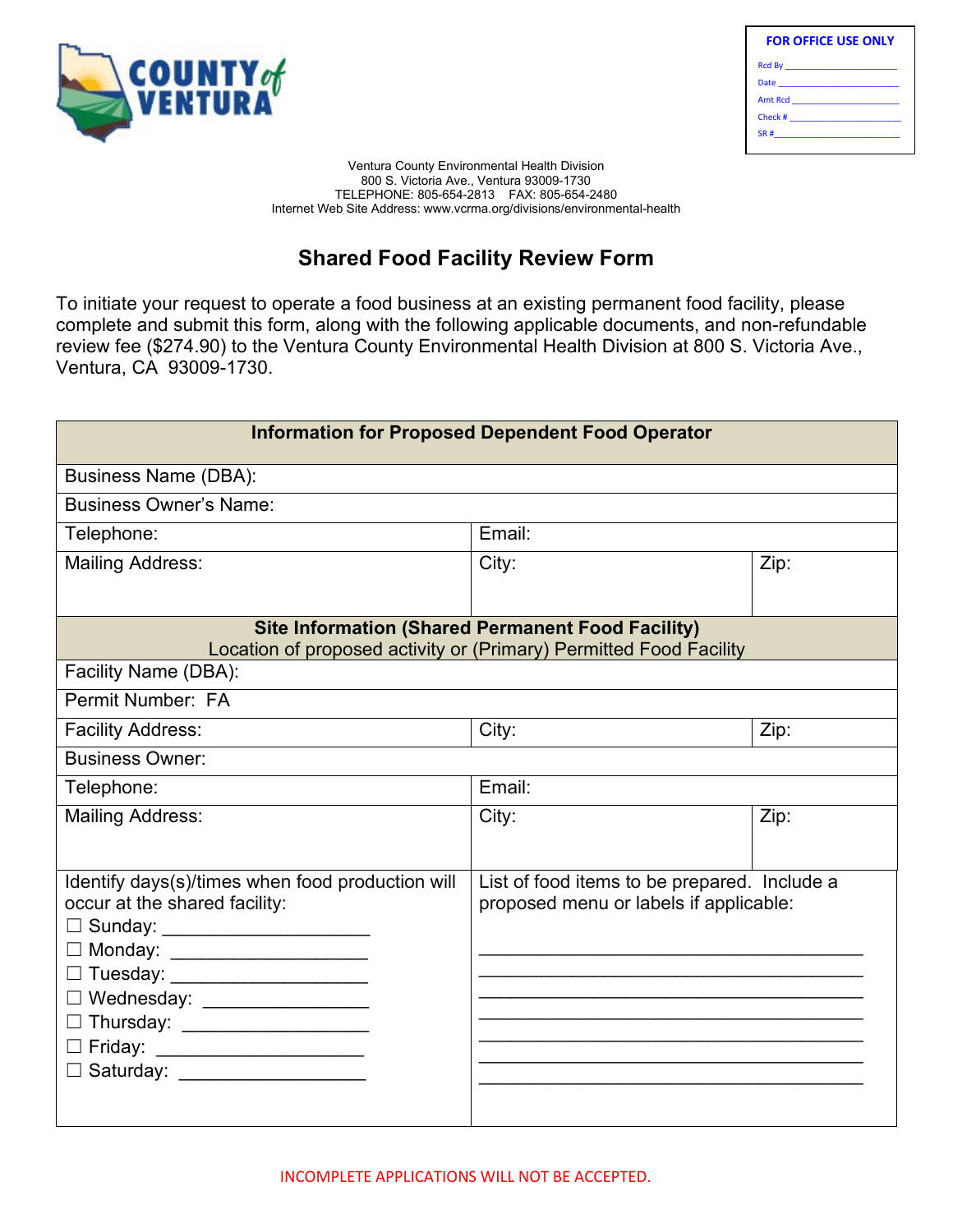| <b>Food Preparation</b>                                                                                            |             |  |  |
|--------------------------------------------------------------------------------------------------------------------|-------------|--|--|
| Where will your ingredients be obtained from? Food items must be obtained from an approved<br>source.              |             |  |  |
|                                                                                                                    |             |  |  |
|                                                                                                                    |             |  |  |
|                                                                                                                    |             |  |  |
| Will food items be delivered directly to the facility?                                                             |             |  |  |
| $\Box$ NO, Items will be transported in the following manner:<br>$\square$ YES                                     |             |  |  |
|                                                                                                                    |             |  |  |
|                                                                                                                    |             |  |  |
| Does your food preparation include any of the following steps?                                                     |             |  |  |
| $\Box$ Cooking<br>$\Box$ Reheating<br>Cooling<br>Packaging<br><b>Advanced Preparation</b>                          |             |  |  |
| How will the food items be packaged?                                                                               |             |  |  |
| How and where will the final product be stored?                                                                    |             |  |  |
|                                                                                                                    |             |  |  |
|                                                                                                                    |             |  |  |
|                                                                                                                    |             |  |  |
| <b>Equipment and Storage</b>                                                                                       |             |  |  |
| What equipment will you be using to prepare the proposed product? Please identify shared                           |             |  |  |
| equipment and equipment exclusively dedicated to the dependent food operation.                                     |             |  |  |
|                                                                                                                    |             |  |  |
|                                                                                                                    |             |  |  |
|                                                                                                                    |             |  |  |
|                                                                                                                    |             |  |  |
|                                                                                                                    |             |  |  |
|                                                                                                                    |             |  |  |
|                                                                                                                    |             |  |  |
|                                                                                                                    |             |  |  |
| a. Will new equipment be installed or brought into the facility? What equipment, if yes<br>$\Box$ YES<br>$\Box$ NO |             |  |  |
| b. Will a refrigerator or freezer be brought into the facility to accommodate your operation?                      |             |  |  |
| $\Box$ YES<br>$\Box$ NO                                                                                            |             |  |  |
| If "YES" was answered to any item listed above, Plan Check may be required.                                        |             |  |  |
| Note that all food equipment and utensils must be certified for sanitation by an American National                 |             |  |  |
| Standards Institute (ANSI) accredited testing organization.                                                        |             |  |  |
| How many linear feet of storage (dry and refrigerated) will be exclusively dedicated to the                        |             |  |  |
| dependent food operation?                                                                                          |             |  |  |
| Dry Food:<br>linear feet<br><b>Refrigerated Storage:</b>                                                           | linear feet |  |  |
| INCOMPLETE APPLICATIONS WILL NOT BE ACCEPTED.                                                                      | Page 2 of 3 |  |  |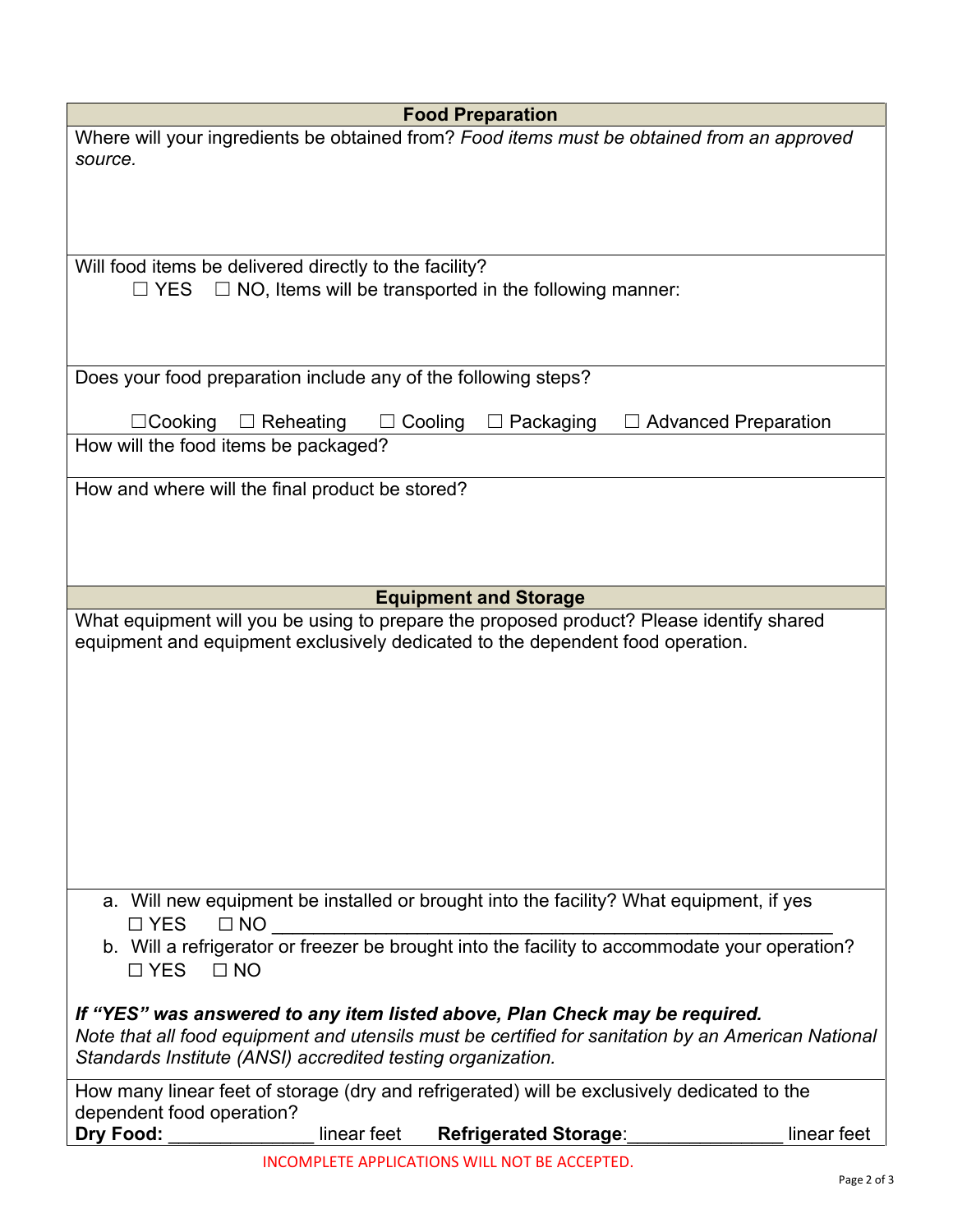| Note that all food, equipment, and utensils must be stored at the Shared Permanent Food<br>Facility                                                                                                                                                                                                                                                                                                                                                                                                                                            |
|------------------------------------------------------------------------------------------------------------------------------------------------------------------------------------------------------------------------------------------------------------------------------------------------------------------------------------------------------------------------------------------------------------------------------------------------------------------------------------------------------------------------------------------------|
| <b>Sales</b>                                                                                                                                                                                                                                                                                                                                                                                                                                                                                                                                   |
| How/ Where would the food product be sold?                                                                                                                                                                                                                                                                                                                                                                                                                                                                                                     |
| $\Box$ Catered Events                                                                                                                                                                                                                                                                                                                                                                                                                                                                                                                          |
| □ Community Event, such as part of a Certified Farmer's Market (A separate Temporary<br><b>Food Facility Permit is required)</b>                                                                                                                                                                                                                                                                                                                                                                                                               |
| $\Box$ Mobile Food Facility (A Mobile Food Facility Permit is required)                                                                                                                                                                                                                                                                                                                                                                                                                                                                        |
| □ An off-site Retail Food Facility                                                                                                                                                                                                                                                                                                                                                                                                                                                                                                             |
| □ Meal Subscription/ Delivery not for immediate consumption.                                                                                                                                                                                                                                                                                                                                                                                                                                                                                   |
| <b>Internet Sales</b>                                                                                                                                                                                                                                                                                                                                                                                                                                                                                                                          |
| $\Box$ Direct to Consumer<br>□Mailed/Shipped to Consumer                                                                                                                                                                                                                                                                                                                                                                                                                                                                                       |
| WEBSITE:                                                                                                                                                                                                                                                                                                                                                                                                                                                                                                                                       |
| Sales at Pop-up stores are not allowed. You would have to sell your product from a<br>permitted facility (e.g., permitted Mobile Food Facility, Temporary Food Facility at a<br>Community Event, retail food facility). Meal subscription/delivery services, items<br>mailed/shipped to consumer, and selling at an off-site retail food facility (including<br>at a Temporary Food Facility, Mobile Food Facility or permanent food facility may<br>require a Processed Food Registration from the California Department of Public<br>Health. |
| <b>Additional Information</b>                                                                                                                                                                                                                                                                                                                                                                                                                                                                                                                  |
| 1. Temporary Food Facility Permit from Ventura County                                                                                                                                                                                                                                                                                                                                                                                                                                                                                          |
| $\square$ Received<br>$\Box$ In Progress                                                                                                                                                                                                                                                                                                                                                                                                                                                                                                       |
| 2. Mobile Food Facility Permit from Ventura County                                                                                                                                                                                                                                                                                                                                                                                                                                                                                             |
| □ Received □ In Progress                                                                                                                                                                                                                                                                                                                                                                                                                                                                                                                       |
| 3. Processed Food Registration from the California Department of Public Health                                                                                                                                                                                                                                                                                                                                                                                                                                                                 |
| $\Box$ Received<br>$\Box$ In Progress                                                                                                                                                                                                                                                                                                                                                                                                                                                                                                          |
| 4. Food Manager Certification                                                                                                                                                                                                                                                                                                                                                                                                                                                                                                                  |
| $\Box$ Received<br>$\Box$ In Progress                                                                                                                                                                                                                                                                                                                                                                                                                                                                                                          |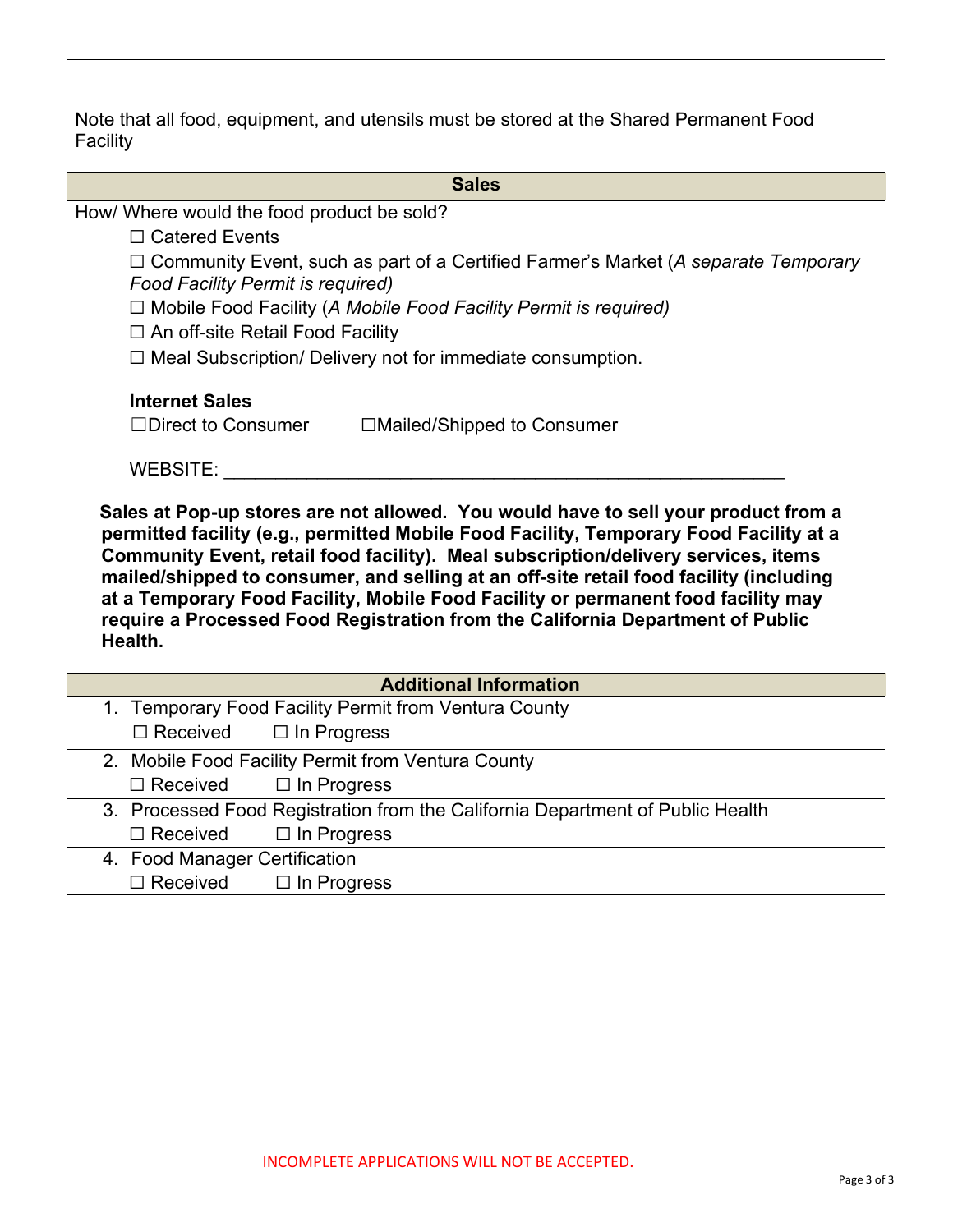<span id="page-11-0"></span>

Resource Management Agency · Environmental Health Division · 800 S. Victoria Ave, Ventura, CA 93009 Phone 805-654-2813 · Fax 805-654-2480 · vcrma.org/divisions/environmental-health

# **Shared Food Facility Tenant Agreement**

The Primary Food Facility and the Dependent Food Operator are aware of the following:

- 1. A permit, once issued, is nontransferable. The permit shall be valid only for the person, location, type of food sales, or distribution activity approved during this review process.
- 2. The Primary Food Facility must maintain a current scheduling calendar for the Dependent Food Operation(s) which is to be shared monthly with Environmental Health Division (Division) for inspection purposes. Only one operation can use the permitted facility at any given time.
- 3. All food and food related equipment used for the Primary Food Facility and the Dependent Food Operator must be stored within the approved facility at all times. The Primary Food Operator is responsible for ensuring that there is adequate dry storage space for ingredients, finished product and equipment, in addition to cold storage.
- 4. Changes to the operation, menu, or equipment for the Primary Food Facility and/or the Dependent Food Operator requires approval from this Division. Plan submittal may be required.
- 5. The Primary Food Facility is responsible for the proper operation and maintenance of permanent equipment used by the Dependent Food Operator(s), such as: sinks, cooking equipment, refrigeration units, hand wash facilities, preparation sinks and restrooms. The Dependent Food Operator is responsible for maintaining any equipment used solely for their operation.
- 6. Facility and equipment must be maintained in a clean, sanitary manner and in compliance with the California Retail Food Code. Failure to do so may result in temporary suspension of the permit to operate for the Primary Food Facility and the Dependent Food Operation(s).

| <b>Primary Food Facility</b> |       |       |      |
|------------------------------|-------|-------|------|
| Facility Name (DBA):         |       |       |      |
| Address:                     | City: |       | Zip: |
| Business Owner Name (Print): |       |       |      |
| Signature:                   |       | Date: |      |

| <b>Dependent Food Operation</b> |        |       |      |
|---------------------------------|--------|-------|------|
| Facility Name (DBA):            |        |       |      |
| <b>Owner Name:</b>              |        |       |      |
| Owner Telephone:                | Email: |       |      |
| <b>Mailing Address:</b>         | City:  |       | Zip: |
| Signature:                      |        | Date: |      |

| <b>Office Use</b>                            |                |  |
|----------------------------------------------|----------------|--|
| <b>Environmental Health Specialist Name:</b> |                |  |
| Signature:                                   | Approval Date: |  |